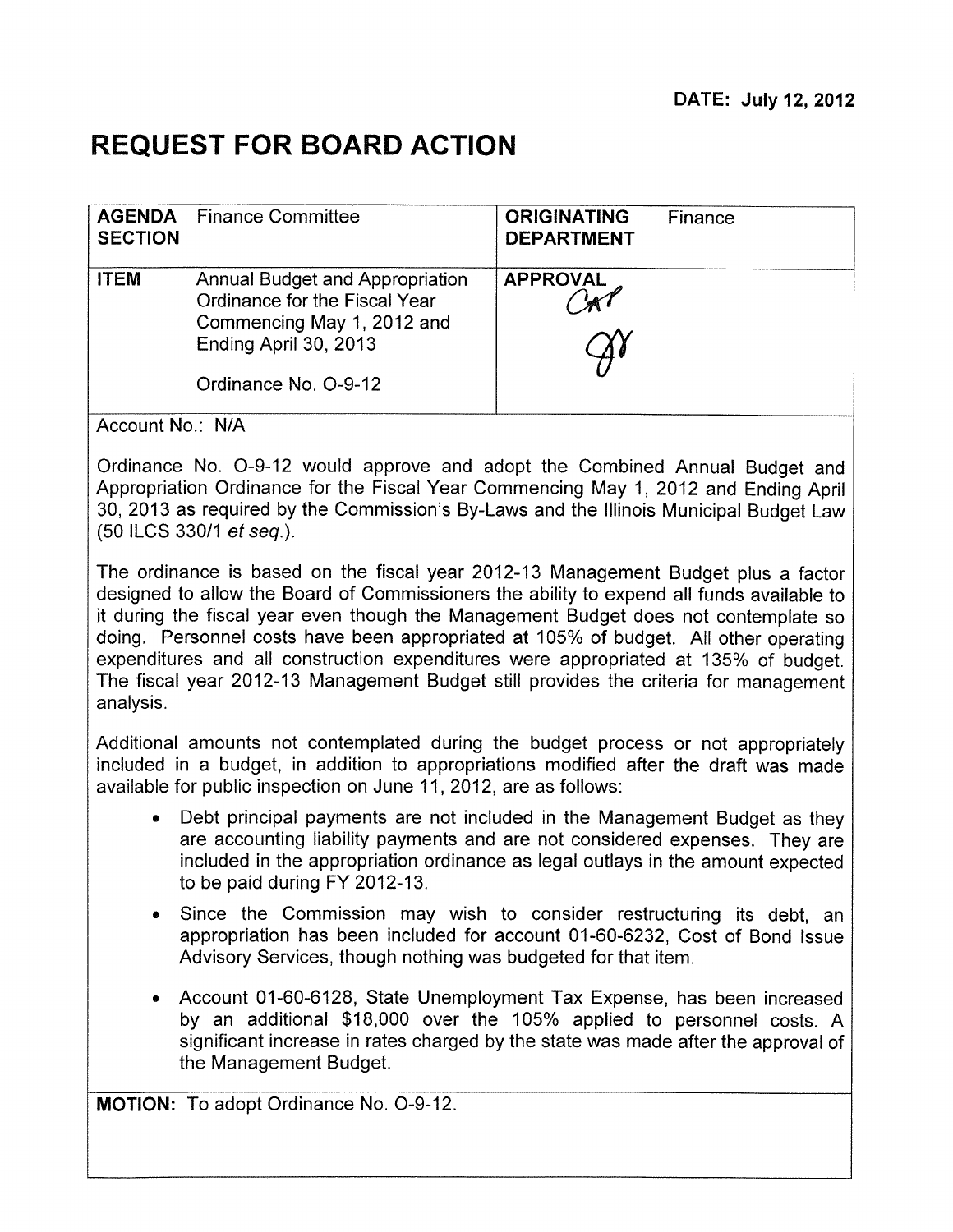## DuPAGE WATER COMMISSION

#### ORDINANCE NO. 0-9-12

## ANNUAL BUDGET AND APPROPRIATION ORDINANCE FOR THE FISCAL YEAR COMMENCING MAY 1. 2012 AND ENDING APRIL 30. 2013

BE IT ORDAINED by the Board of Commissioners of the DuPage Water Commission, Counties of DuPage, Cook and Will, Illinois, as follows:

SECTION ONE: That the following sums are authorized by law and the same are hereby appropriated for the Water Fund, the Revenue Bond Construction Fund, the Corporate Fund and the Arbitrage Rebate Fund of the DuPage Water Commission, for the objects and purposes hereinafter specified during the fiscal year commencing May 1, 2012 and ending April 30, 2013 and that the sums of money hereinafter set forth are deemed necessary to defray all necessary expenses and liabilities of the DuPage Water Commission for said period: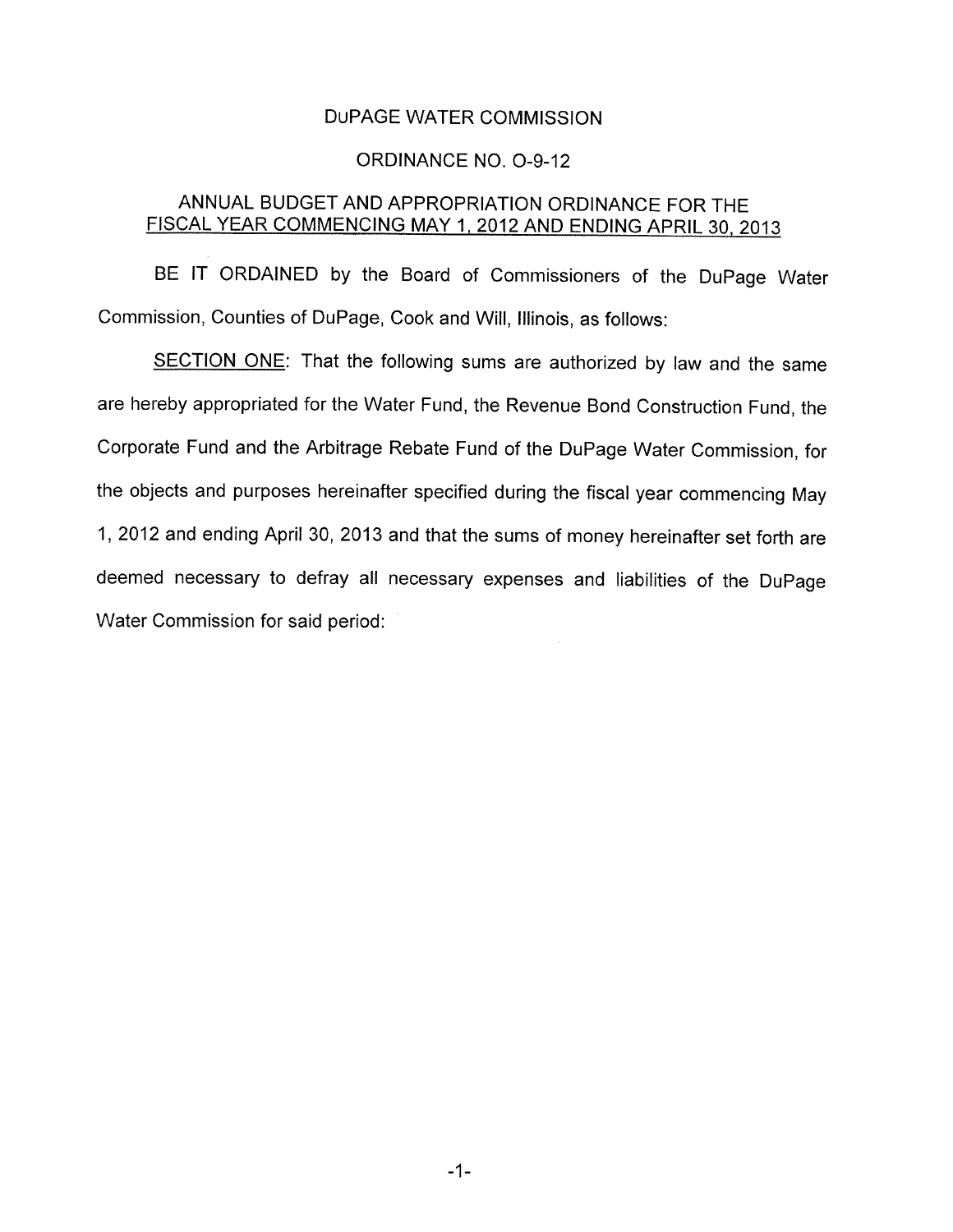### Ordinance No. 0-9-12 DU PAGE WATER GOMMISSION BUDGET AND APPROPRIATION ORDINANCE MAY 1, 2012 TO APRIL 30, 2013

| ACCT#                    | <b>ACCOUNT TITLE</b>                                        | <b>BUDGET/</b><br><b>APPROPRIATION</b><br><b>AMOUNT</b> |
|--------------------------|-------------------------------------------------------------|---------------------------------------------------------|
|                          | <b>WATER FUND RESOURCES</b>                                 |                                                         |
|                          |                                                             |                                                         |
| 01-5000                  | OPERATIONS & MAINTENANCE PAYMENTS                           | 79,254,842                                              |
| 01-5110                  | <b>FIXED COST PAYMENTS</b>                                  | 7,144,729                                               |
| 01-5120                  | SUBSEQUENT CUSTOMER RATE DIFFERENTIAL                       | 914,050                                                 |
| 01-5130                  | <b>EMERGENCY WATER SERVICE</b>                              | 14,075                                                  |
| 01-5300.10               | SALES TAXES ASSIGNED TO WATER REVENUE                       | 25,202,030                                              |
| 01-5300.30               | SALES TAXES AVAILABLE FOR GENERAL USE                       | 6,197,489                                               |
| 01-5810                  | <b>INTEREST INCOME FROM INVESTMENTS</b>                     | 258,268                                                 |
| 01-5900                  | OTHER INCOME                                                | 597,232                                                 |
|                          | <b>TOTAL WATER FUND REVENUES</b>                            | 119,582,715                                             |
|                          | <b>WATER FUND EXPENDITURES</b>                              |                                                         |
| 01-2340                  | REVENUE BOND PRINCIPAL PAYMENTS                             | 11,645,000                                              |
| 01-2310                  | DEBT CERTIFICATE PRINCIPAL PAYMENTS                         | 19,000,000                                              |
| 01-2322                  | CAPITAL LEASE PRINCIPAL PAYMENTS                            | 8,000                                                   |
| 01-60-6110               | SALARIES OF COMMISSION PERSONNEL                            | 2,862,833                                               |
| 01-60-6121               | COST OF PENSION PROGRAM                                     | 341,250                                                 |
| 01-60-6122               | COST OF MEDICAL/LIFE INSURANCE BENEFITS                     | 522,302                                                 |
| 01-60-6123               | COST OF FEDERAL PAYROLL TAXES                               | 219,007                                                 |
| 01-60-6128               | STATE UNEMPLOYMENT TAX EXPENSE                              | 29,000                                                  |
| 01-60-6131               | COST OF TRAVEL FOR MEETINGS & INSPECTIONS                   | 11,235                                                  |
| 01-60-6132               | COST OF PERSONNEL TECHNICAL TRAINING                        | 43,050                                                  |
| 01-60-6133               | STAFF PROFESSIONAL DEVELOPMENT EXPENSES                     | 21,641                                                  |
| 01-60-6191               | OTHER PERSONNEL EXPENSES                                    | 32,550                                                  |
| 01-60-6210               | <b>WATER CONSERVATION</b>                                   | 27,000                                                  |
| 01-60-6232               | COST OF BOND ISSUE ADVISORY SERVICES                        | 50,000                                                  |
| 01-60-6233               | COST OF TRUST SERVICES                                      | 87,075                                                  |
| 01-60-6251               | COST OF GENERAL COUNSEL SERVICES                            | 270,000                                                 |
| 01-60-6252               | COST OF BOND COUNSEL SERVICES                               | 28,350                                                  |
| 01-60-6253               | COST OF SPECIAL COUNSEL SERVICES                            | 67,500                                                  |
| 01-60-6258               | LEGAL NOTICE PUBLICATION EXPENSES<br>COST OF AUDIT SERVICES | 17,550                                                  |
| 01-60-6260<br>01-60-6280 | <b>CONSULTING SERVICES</b>                                  | 61,425                                                  |
| 01-60-6290               | CONTRACTUAL SERVICES                                        | 162,000<br>392,445                                      |
| 01-60-6411               | COST OF GENERAL LIABILITY INSURANCE                         | 92,534                                                  |
| 01-60-6412               | COST OF PUBLIC OFFICIAL'S LIABILITY INSURANCE               | 87,750                                                  |
| 01-60-6413               | COST OF TEMPORARY CONSTRUCTION BONDS                        | 405                                                     |
| 01-60-6415               | COST OF WORKER'S COMPENSATION INSURANCE                     | 121,500                                                 |
| 01-60-6416               | COST OF UMBRELLA LIABILITY INSURANCE COVERAGE               | 47,250                                                  |
| 01-60-6421               | COST OF PROPERTY INSURANCE                                  | 465,750                                                 |
| 01-60-6422               | COST OF AUTOMOBILE INSURANCE                                | 20,250                                                  |
| 01-60-6491               | COST OF SELF INSURED CLAIMS                                 | 67,500                                                  |
| 01-60-6512               | <b>GENERATOR DIESEL FUEL</b>                                | 189,000                                                 |
| 01-60-6513               | <b>GAS UTILITY EXPENSES</b>                                 | 56,700                                                  |
| 01-60-6514               | <b>COMMUNICATION SYSTEMS</b>                                | 98,685                                                  |
| 01-60-6521               | OFFICE SUPPLIES                                             | 36,288                                                  |
| 01-60-6522               | PURCHASE OF BOOKS & PUBLICATIONS                            | 13,869                                                  |
| 01-60-6531               | PRINTING EXPENSES                                           | 14,918                                                  |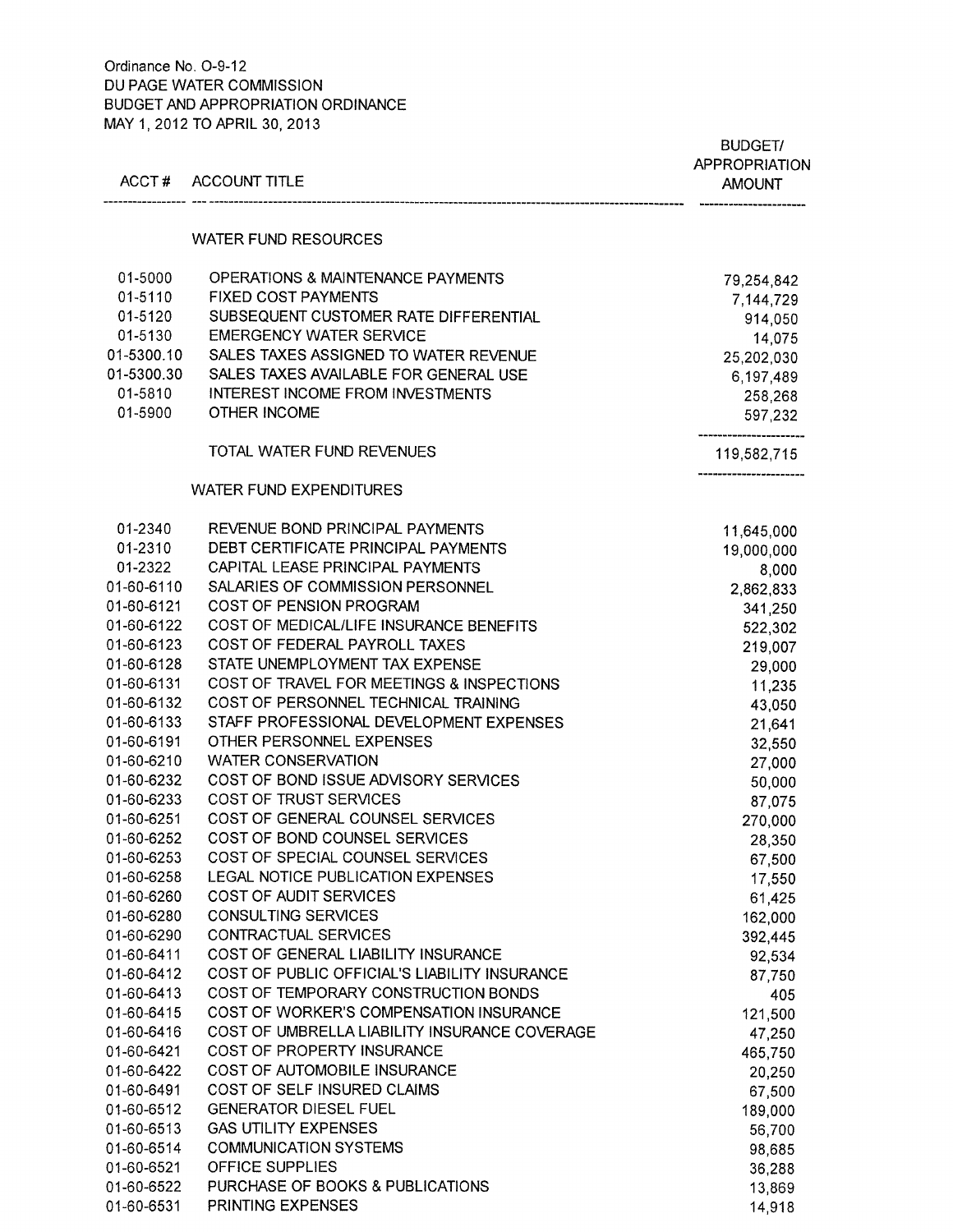| 01-60-6532 | POSTAGE & DELIVERY                                     | 20,250                      |
|------------|--------------------------------------------------------|-----------------------------|
| 01-60-6540 | PROFESSIONAL DUES                                      | 20,149                      |
| 01-60-6550 | COST OF REPAIRS AND MAINT. OF OFFICE EQUIPMENT         | 15,552                      |
| 01-60-6560 | REPAIRS AND MAINTENANCE OF BUILDINGS                   | 331,884                     |
| 01-60-6580 | <b>COMPUTER SOFTWARE</b>                               | 47,520                      |
| 01-60-6590 | SOFTWARE MAINTENANCE                                   | 107,723                     |
| 01-60-6591 | OTHER ADMINISTRATIVE EXPENSES                          | 20,115                      |
| 01-60-6611 | COST OF WATER PURCHASES                                | 103,816,991                 |
| 01-60-6612 | ELECTRIC UTILITY EXPENSES                              | 4,178,250                   |
| 01-60-6613 | PURCHASE OF WATER CHEMICALS                            | 34,020                      |
| 01-60-6614 | COST OF WATER TESTING                                  | 14,850                      |
| 01-60-6620 | PUMP STATION OPERATIONS                                | 897,143                     |
| 01-60-6630 | COST OF REPAIRS AND MAINTENANCE OF PIPELINES           | 1,042,841                   |
| 01-60-6640 | COST OF REPAIRS AND MAINT. OF VEHICLES & EQUIPMENT     | 188,629                     |
| 01-60-6722 | REVENUE BOND INTEREST PAYMENTS                         | 4,648,833                   |
| 01-60-6723 | NOTE INTEREST - CERTIFICATES OF DEBT                   | 2,511,000                   |
| 01-60-6724 | CAPITAL LEASE INTEREST PAYMENTS                        | 2,835                       |
| 01-60-6800 | LAND AND RIGHT-OF-WAY ACQUISITION COSTS                | 16,538                      |
| 01-60-6850 | COST OF FURNITURE & EQUIPMENT PURCHASES                | 39,420                      |
| 01-60-6920 | <b>WATER MAIN DEPRECIATION</b>                         | 6,139,800                   |
| 01-60-6930 | <b>WATER BUILDING DEPRECIATION</b>                     | 3,446,550                   |
| 01-60-6940 | PUMPING EQUIPMENT DEPRECIATION                         | 932,850                     |
| 01-60-6952 | OFFICE FURNITURE DEPRECIATION                          | 60,750                      |
| 01-60-6960 | <b>VEHICLE DEPRECIATION</b>                            | 90,450                      |
| 01-60-7110 | CONSTRUCTION OF WATER METERING STATIONS                | 805,656                     |
| 01-60-7701 | CONSTRUCTION OF CORROSION PREVENTION PROJECT TOB -7/11 | 749,250                     |
| 01-60-7702 | CONSTRUCTION OF CORROSION PREVENTION PROJECT TS -8/11  | 783,000                     |
| 01-60-7703 | CONSTRUCTION OF LOCAL AREA NETWORK UPGRADE PROJECT     | 267,300                     |
| 01-60-7704 | CONSTRUCTION OF RADIO SYSTEM UPGRADE PROJECT           | 238,275                     |
| 01-60-7705 | CONSTRUCTION OF WATER QUALITY INSTRUMENTATION PROJECT  | 110,700                     |
| 01-60-7706 | CONSTRUCTION OF PS MASONARY WALL REPAIRS PROJECT       | 141,750                     |
| 01-60-7707 | CONSTRUCTION OF STANDPIPE PAINTING PROJECT             | 83,700                      |
| 01-60-7708 | CONSTRUCTION OF STANDPIPE MIXING SYSTEM PROJECT        | 67,500                      |
| 01-60-7990 | <b>CONTINGENCY</b>                                     | 7,183,652                   |
|            | TOTAL WATER FUND EXPENDITURES                          | 176,267,338                 |
|            | WATER FUND REVENUE OVER (UNDER) EXPENDITURES           | (56, 684, 623)              |
|            |                                                        |                             |
|            | AVAILABLE WATER FUND BALANCES 05/01/2012               | 56,684,623                  |
|            | AVAILABLE WATER FUND BALANCES 04/30/2013               | 0                           |
|            |                                                        | ============                |
|            | AVAILABLE WATER FUND BALANCES                          | 05/01/12                    |
|            | Cash and Cash Equivalents                              | 8,544,488                   |
|            | Investments                                            | 22,943,780                  |
|            | Restricted Cash and Cash Equivalents                   | 28,390,510                  |
|            | <b>Restricted Investments</b>                          | 17,351,625                  |
|            | Accounts Payable                                       | (7, 856, 186)               |
|            | Revenue Bond Principal Payment                         | (11,090,000)                |
|            | Revenue Bond Interest Payment                          | (1,599,594)                 |
|            |                                                        |                             |
|            | TOTAL AVAILABLE WATER FUND BALANCES                    | 56,684,623<br>------------- |
|            |                                                        |                             |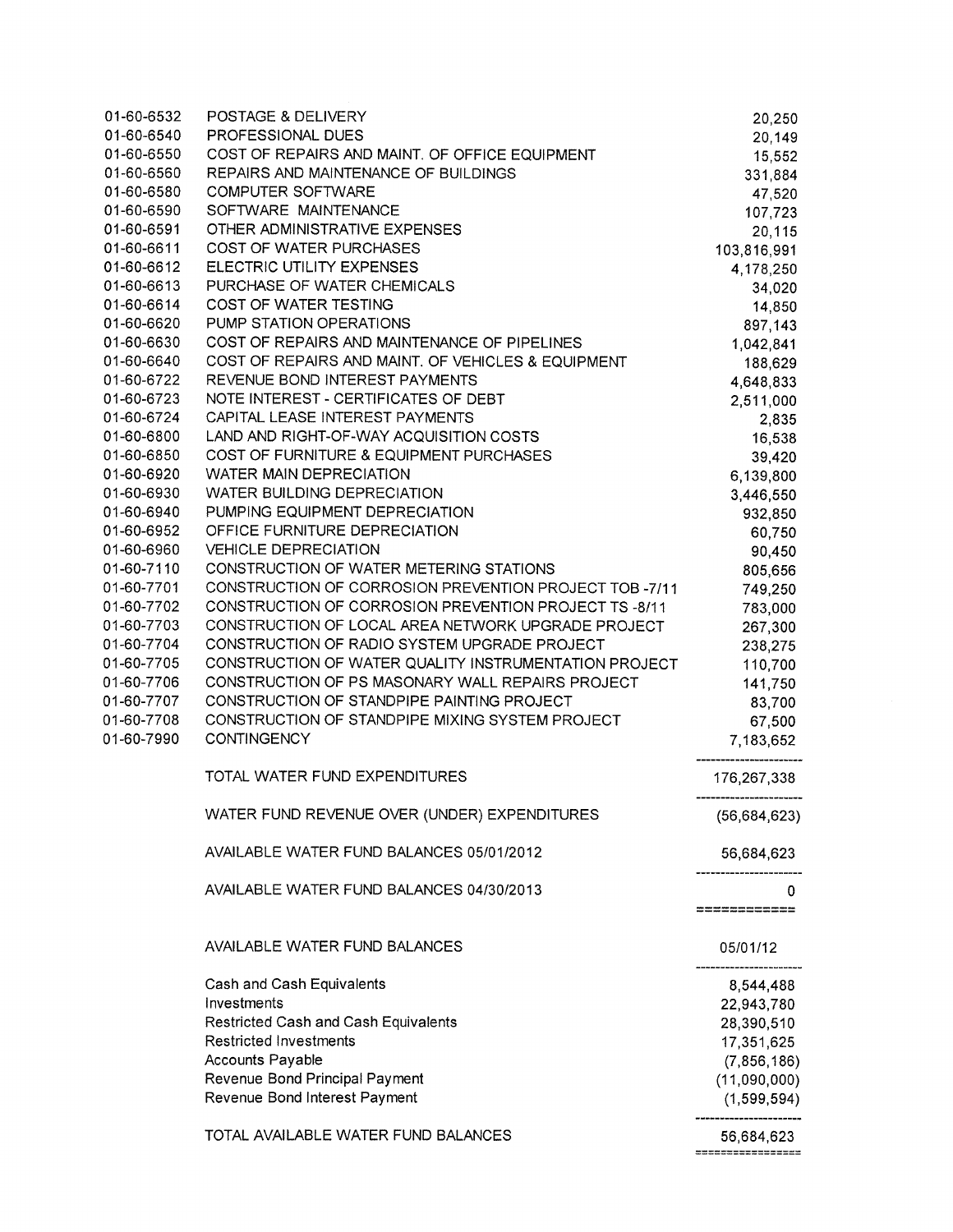SECTION TWO: This Ordinance shall be in full force and effect from and after its adoption.

SECTION THREE: This Ordinance shall be available for public inspection at the office of the DuPage Water Commission.

AYES: L.Crawford, T. Cullerton, R. Furstenau, D. Loftus, W. Murphy, **<sup>J</sup> . Pruyn, R. Russo, F. Saverino , M. Scheck, P. Suess , and J.B.** 

NAYS: None

ABSENT: C. Janc and J. Zay

ADOPTED this  $19^{\text{4--}}$  day of  $\rightarrow$ 

mmes าairmล

**ATTEST:** 

Clerk

Board/Ordinances/0-9-12.docx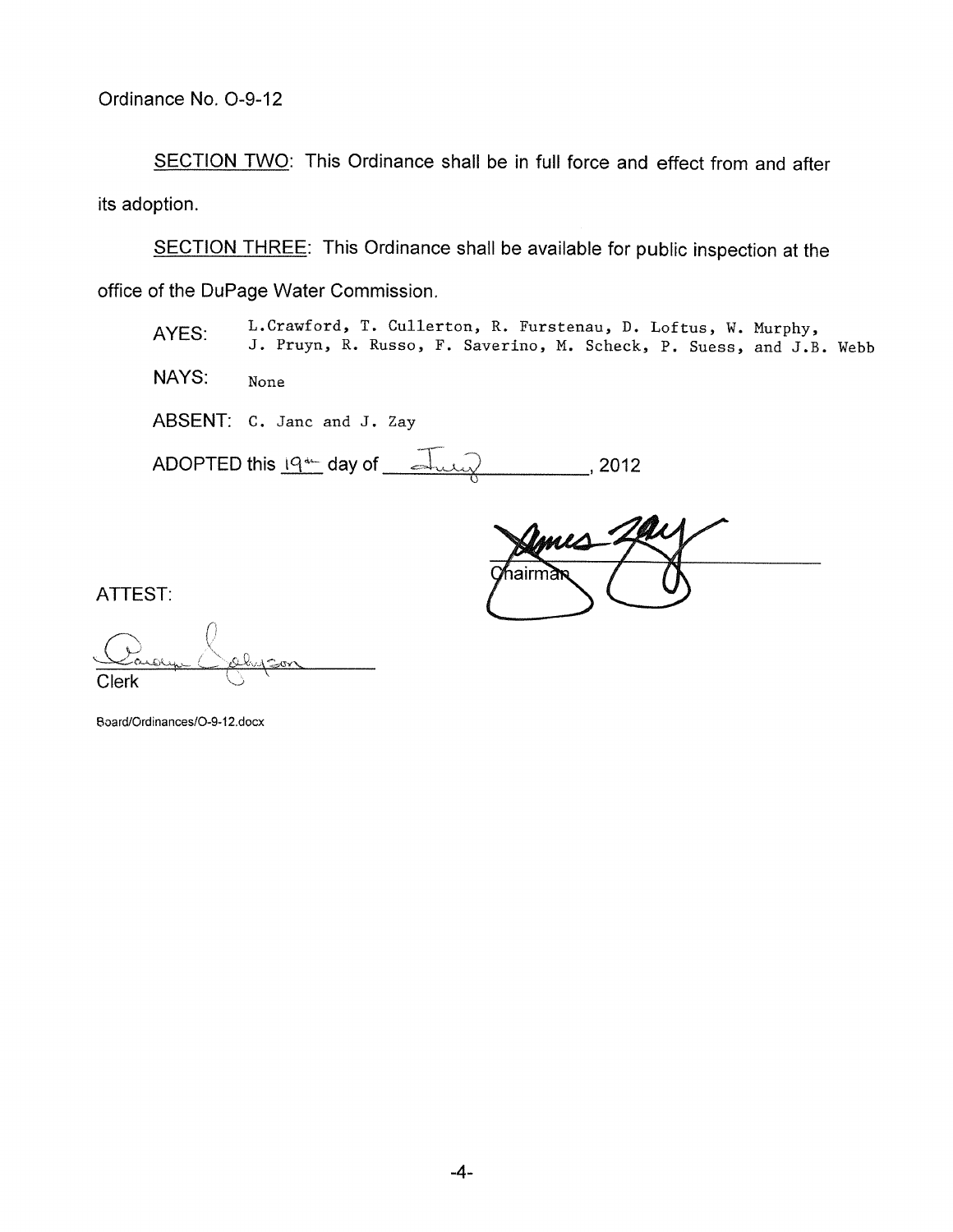STATE OF ILLINOIS ) SS COUNTY OF COOK )

#### **CERTIFICATION**

I, the undersigned, do hereby certify that I am the duly qualified Clerk of the DuPage Water Commission, Counties of DuPage, Cook, and Will, Illinois, and as such Clerk, I am the keeper of the official journal of proceedings, books, records, minutes, and files of the DuPage Water Commission and of the Board of Commissioners thereof.

I do further certify that the attached is a full, true and complete copy of Ordinance No. 0-9-12: Annual Budget and Appropriation Ordinance for the Fiscal Year Commencing May 1, 2012 and Ending April 30, 2013.

IN WITNESS WHEREOF, I have hereunto affixed my official signature and the corporate seal of the DuPage Water Commission this internet day of  $\overline{\Delta}$ ury 12012.

(SEAL)

Carolyn Johnson Clerk